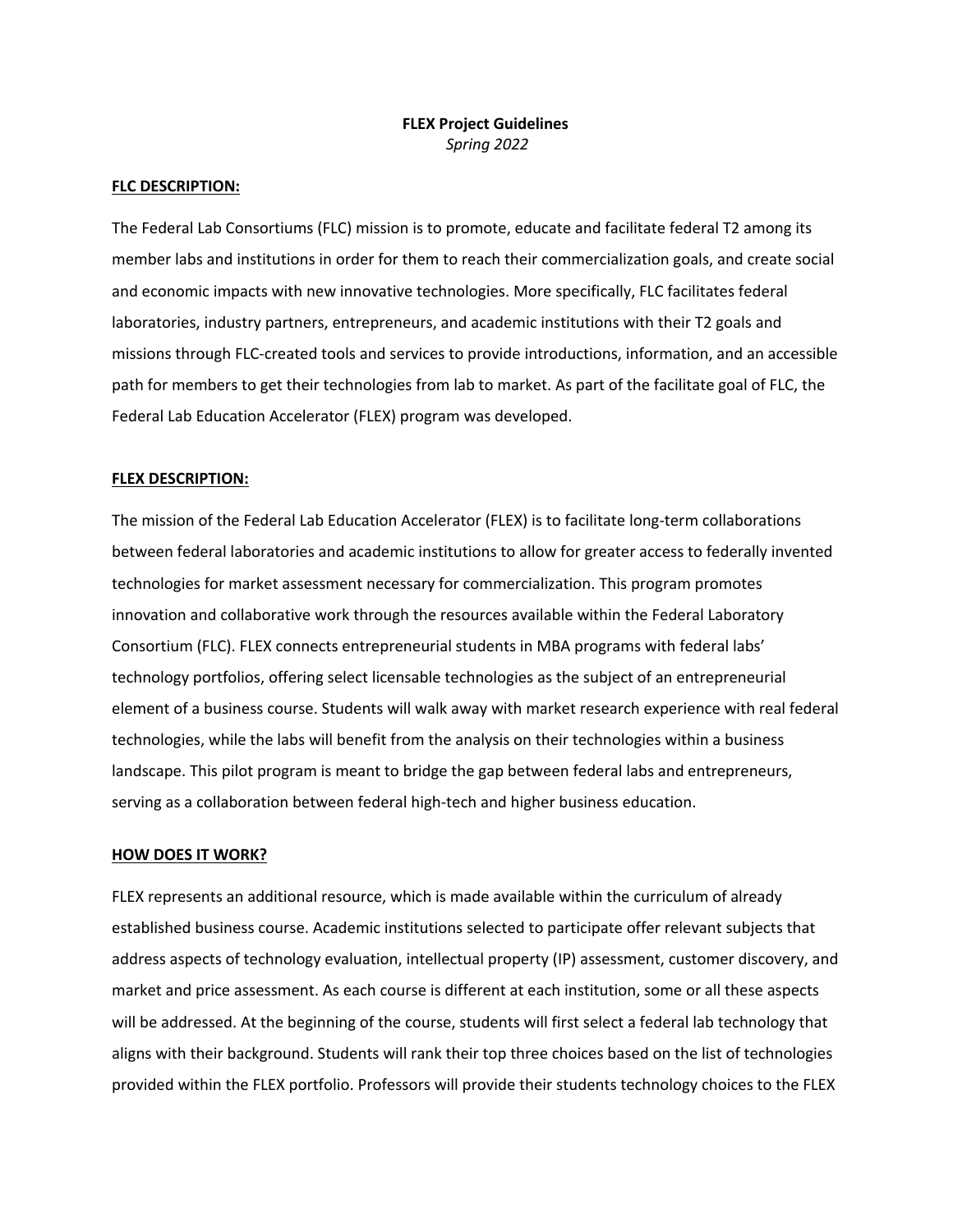program manager who will send them to respective tech transfer manager (TTM) for review and approval. TTMs are representatives from labs who oversee and manage the technologies in their lab's portfolio.

If more than one team selects the same technology, it is up to the TTM to decide how many teams they are willing to accept per technology per semester. Once the TTM reviews and approves the students' choices, the FLEX program manager will notify the professors and students of the approved technology choices. Next, after the match between student and lab is made, the student will meet with a TTM from the lab that holds their chosen technology to gain a better understanding of the technology. This meeting will allow the student to ask technical questions before engaging in tech analysis for their course. Project work will vary from course to course depending on the syllabus and the specific requirements of the professor. Throughout the course, students will have access to lab TTMs for technical questions they have. Students will also be able to speak to the inventor of the technology, if available. Students are expected to offer a final comprehensive deliverable to the lab in exchange for access to the technology and experts. This partnership is non-exclusive and does not prohibit academic institutions from pursuing relationships with other federal labs that work with or outside of FLEX, nor does it prohibit labs from pursuing partnerships with academic institutions who work with or outside of FLEX. In addition, there are no costs associated with participating for the labs or MBA programs. Participation in the FLEX program is voluntary and does not involve compensation.

#### **Technology Selection Process:**

- 1. The FLEX program manager will provide professors with a link to the FLEX portfolio with the selected federal lab technologies.
- 2. Professors will distribute the link to the students to pick their top three FLEX technology choices.
- 3. Professors will provide the FLEX program manager with the student's technology selections and description of their course's deliverable (PowerPoint, pitch, written recommendation, or report) etc.
- 4. The FLEX program manager will provide the technology transfer manager (TTM) with the list of students interested in their technology. If more than one team is interested in the same technology, it is up to the TTM to decide how many teams can evaluate the same technology. The number of students per team will vary between the MBA programs.
- 5. Once the TTM approves the technology selection, the FLEX program manager will notify the professors and provide the contact information of the TTM to give their students.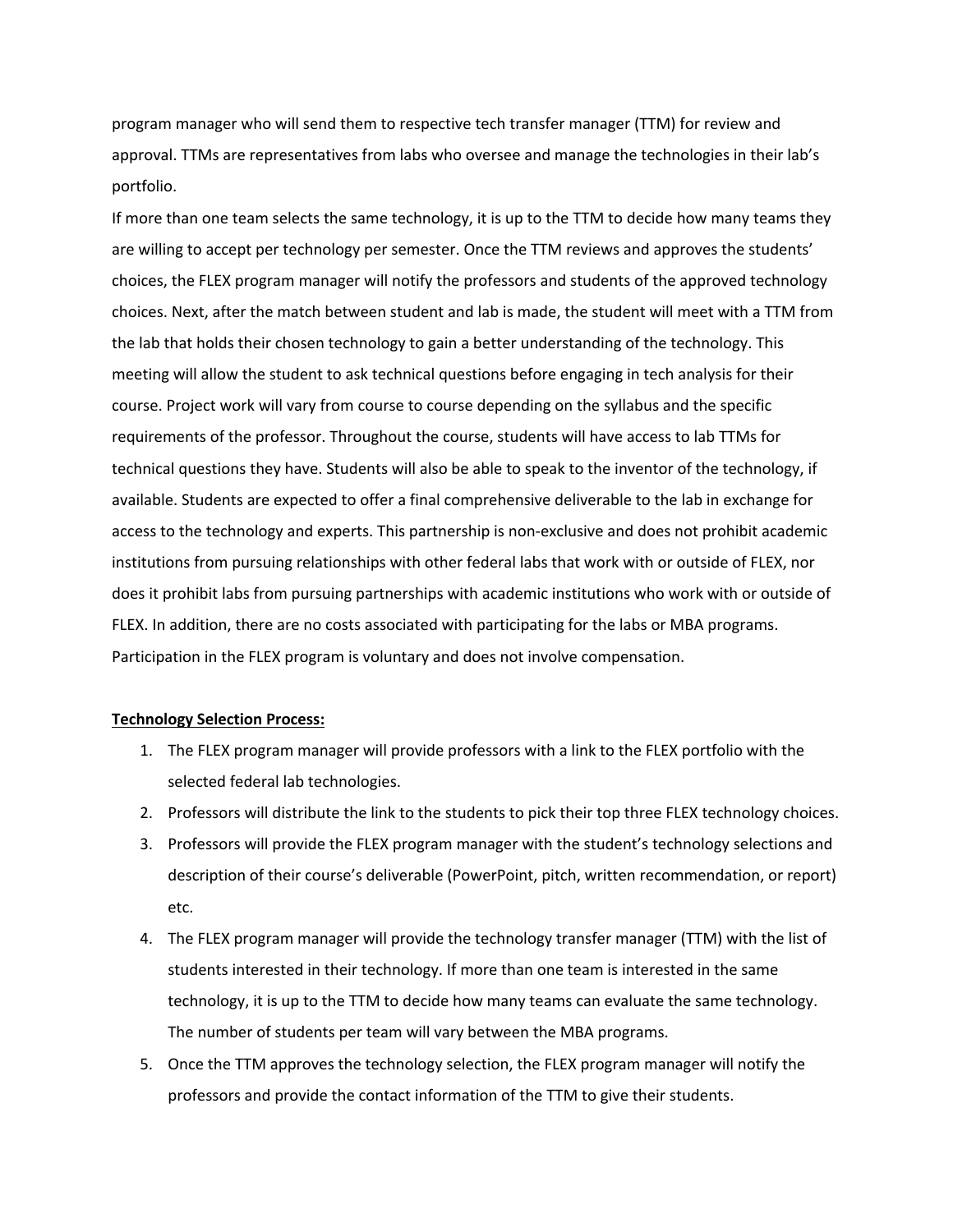6. The students will be responsible for contacting the TTM to schedule the initial meeting. The FLEX program manager should be copied on all communications between the universities and federal labs.

# **Potential Outcomes:**

While outcomes may vary based on the MBA program, likely potential outcomes include:

- Students will provide a full market assessment that the lab can use to license or co-develop the technology.
- Students will license the technology from the federal lab to start a company.

### **PARTNERSHIP RESPONSIBILITIES:**

For Universities:

- 1. Professor will introduce FLEX technology program and FLEX technology link to students.
- 2. Students will select their top three FLEX technology choices and submit their choices according to the technology selection process above. Professor will ensure this choice is made in a timely manner.
- 3. Students will schedule at least two meetings, one at the beginning and one during the semester with the TTM to understand the chosen technology. If students have additional questions throughout the course, they can email their questions directly to the TTM, but should copy the FLEX program manager on all communications.
- 4. If available, students will schedule a meeting with the inventor of the chosen technology according to the above communication plan.
- 5. Professors will clearly define course deliverables before the project begins. Deliverables can include, but are not limited to, a PowerPoint, pitch, written recommendation, or report.
- 6. Students are encouraged to present a final presentation to professors and relevant federal lab stakeholders.

For Federal Labs:

- 1. Federal labs will provide the FLEX program manager with their select technology portfolio to be shared with participating university course professors. Labs will remain in contact with the FLEX program manager regarding updates to their portfolios.
- 2. Labs should select mature technologies that are appropriate for this kind of assessment.